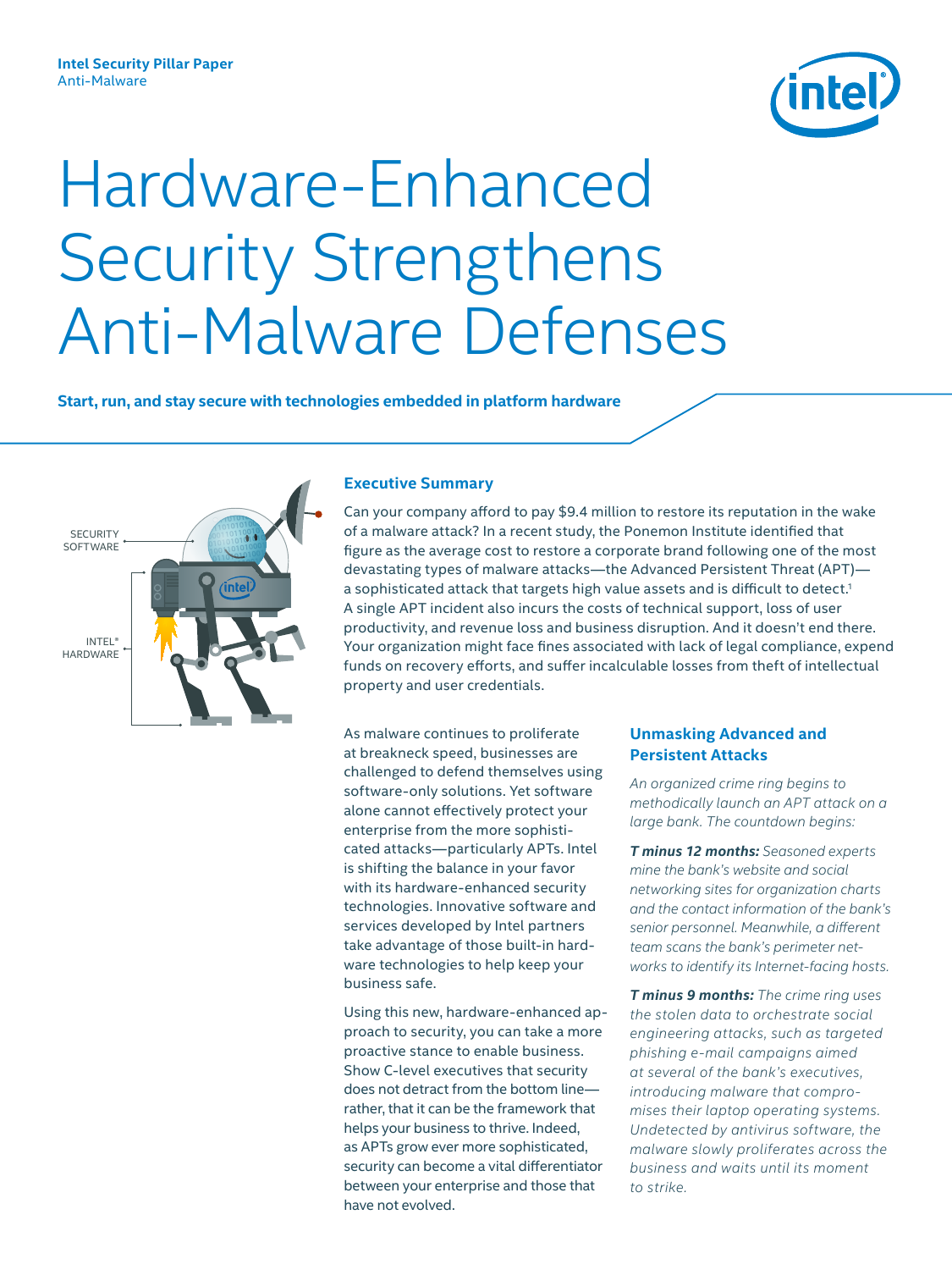## **Table of Contents**

| Executive Summary  1                                                |
|---------------------------------------------------------------------|
| <b>Unmasking Advanced and</b><br>Persistent Attacks  1              |
| <b>How Software-Only Solutions</b><br>Can Fall Short 3              |
| <b>How Hardware-Enhanced</b><br><b>Solutions Enable Business  3</b> |
| <b>Anti-Malware Technologies</b><br>from Intel 3                    |
| <b>Guard PCs before Start Up</b><br>or Wake Up  3                   |
| Protect the BIOS  4                                                 |
| <b>Prevent Privilege Escalation 4</b>                               |
| <b>Enhance Windows* Protections</b>                                 |
| Defend a Broader<br>Surface Area  5                                 |
| <b>Hardware-Enhanced Anti-Malware</b><br>Solutions from McAfee  5   |
| <b>Coordinate a Real-Time Response</b>                              |
| <b>Block Malware below the</b><br>Operating System  6               |
| <b>Securely Manage</b><br>Remote Endpoints 6                        |
| <b>Differentiating Your Business</b><br>from the Competition 7      |

*T minus 7 months: The malware injects custom code to entrench itself in all infected systems, including those of several key contractors who regularly work on site at the bank. It begins to morph and infiltrate servers, slowly and steadily stealing network topology diagrams, security polices, and password datasets. The crime ring uses this information to launch even more offensives across the enterprise network.*

*0 months: The crime ring executes a targeted data exfiltration over eight weeks, downloading the bank card information of more than 50 million customers and causing incalculable damage before the IT department finds out about the breach from a partner organization.*

On average, a diminished brand or reputation caused by a single APT incident costs enterprises an estimated \$9.4 million.<sup>1</sup> In addition, enterprises lose an average of \$2.5 million in technical support costs, \$3.1 million in diminished employee productivity, and \$3.0 million in revenue loss and business disruption costs.<sup>1</sup> Additional losses include fines associated with compliance violations, funds spent on recovery efforts, and the incalculable damage incurred by theft of intellectual property and user credentials.

As software-only protections against malware evolve, so does the malware. In 2013, about 10 million new malware strains came to light.<sup>2</sup> Malware continues to proliferate as cybercriminals find more surface area to attack: enterprises are moving their data to the cloud and users are augmenting desktop PCs with mobile devices. The bring-your-owndevice (BYOD) phenomenon is now ubiquitous: by 2018, more than one billion employee-owned smart phones and tablets will exist in the enterprise.<sup>3</sup> In addition, software, services, and people will never be infallible. For example, spear-phishing is nothing

#### **Enable Business with Hardware-Enhanced Security**

As security threats grow ever more sophisticated, security can become a vital differentiator that separates businesses that have evolved from those that have not.

Intel is working to strengthen security as a business enabler by embedding security features into the hardware across four fundamental pillars of enterprise security:

- Anti-Malware: Deeper protections help eliminate places malware can hide
- Identity: Easier access with enhanced security
- Data Protection: Stronger protection helps keep data safe from theft or alteration
- Resiliency: Help keep systems up-to-date and resilient

For more information, see the white paper "[Hardware-Enhanced](http://www.intel.com/content/www/us/en/enterprise-security/enterprise-security-hardware-enhanced-security-white-paper.html)  [Security: Change Your](http://www.intel.com/content/www/us/en/enterprise-security/enterprise-security-hardware-enhanced-security-white-paper.html)  **Security Paradigm to Enable** [Business while Reducing](http://www.intel.com/content/www/us/en/enterprise-security/enterprise-security-hardware-enhanced-security-white-paper.html)  [Risks and Costs](http://www.intel.com/content/www/us/en/enterprise-security/enterprise-security-hardware-enhanced-security-white-paper.html)."

new, but it is prevalent because today it is easy to find personal and professional information via social media and other channels—and this information can be used to craft a more convincing message and persuade an unsuspecting employee to click a link in an e-mail.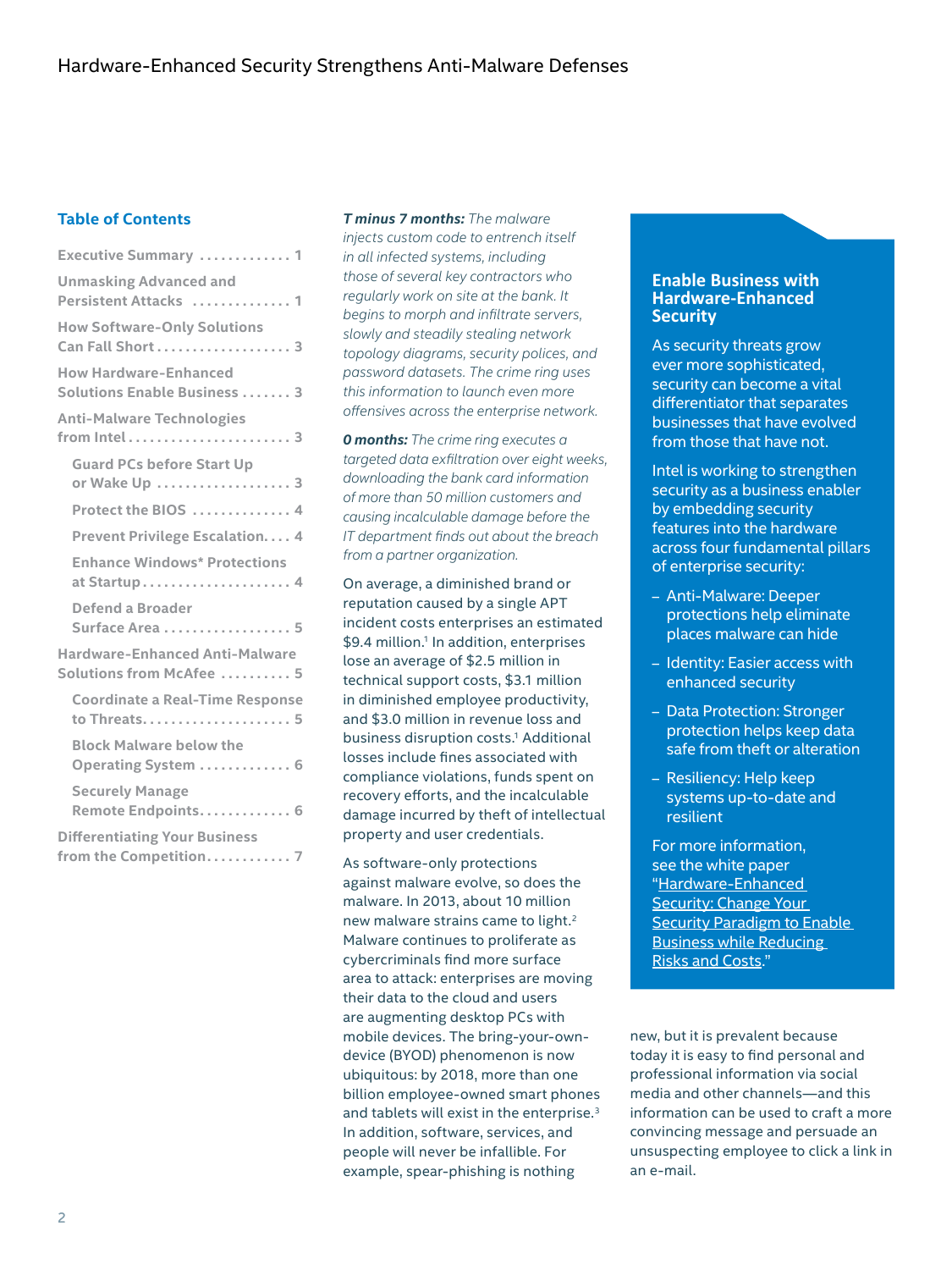## <span id="page-2-0"></span>**How Software-Only Solutions Can Fall Short**

Although businesses can catch basic malware exploits using standard security software, the more sophisticated attacks—particularly APTs—are designed to evade softwareonly detection. Once an APT has compromised a system, it uses evasion techniques that allow it to shape shift and fly under the radar. It can then steal and exfiltrate data from systems across an enterprise over prolonged periods. Even if security software detects runtime threats, an APT can reassert itself the next time a system is restarted. Boot and wake from sleep are highrisk times when pre-operating system code executes before security software gets up and running. BIOS or firmwareresident malware can execute during this window of vulnerability.

A full 63 percent of respondents to a Ponemon Institute survey said that they discovered an APT by accident, and it took an average of 225 days for their companies to detect them.<sup>1</sup> 72 percent reported situations where APTs evaded their intrusion prevention systems (IPSs), and 76 percent reported that their antivirus solutions were also evaded.<sup>1</sup> As common news headlines illustrate, using software to fight software is not effective enough.

# **How Hardware-Enhanced Solutions Enable Business**

Intel and its ecosystem of partners are helping to shift the balance in your favor with stronger protections against both basic malware and sophisticated APTs. Security technologies embedded in the chipset help protect the deepest levels of the system, before softwareonly protection even starts. Innovative software and services take advantage of those built-in hardware features to keep systems safer.

This new, hardware-enhanced approach to security helps you take a more proactive stance. Instead of fighting software with software, you can better protect and enable business using hardware-enhanced technologies that strengthen your defenses by pushing security down into lower levels of the computing stack. This approach can help your business to thrive and

can differentiate your organization from those whose approach to security has not evolved.

# **Anti-Malware Technologies from Intel**

Intel offers the following hardwarebased anti-malware technologies:

| <b>Intel Technology</b>                    | <b>Description</b>                                 |
|--------------------------------------------|----------------------------------------------------|
| <b>Intel<sup>®</sup> Device Protection</b> | Helps verify boot integrity by helping to prevent  |
| <b>Technology with Boot Guard4</b>         | execution of unauthorized code in the device BIOS. |
| <b>Intel Device Protection</b>             | Helps protect the BIOS from modification with-     |
| <b>Technology with BIOS Guard4</b>         | out platform manufacturer authorization.           |
| <b>Intel Device Protection</b>             | Helps prevent privilege-escalation attacks that    |
| Technology with OS Guard <sup>4</sup>      | allow attackers to take control of the OS.         |
| <b>Intel Device Protection</b>             | Helps protect sensitive data in virtual and cloud  |
| <b>Technology with Trusted</b>             | ecosystems by validating a trusted compute         |
| <b>Execution Technology (TXT)4</b>         | environment.                                       |

Table 1: Hardware security technologies from Intel



Figure 1: Intel® Device Protection Technology with Boot Guard<sup>4</sup>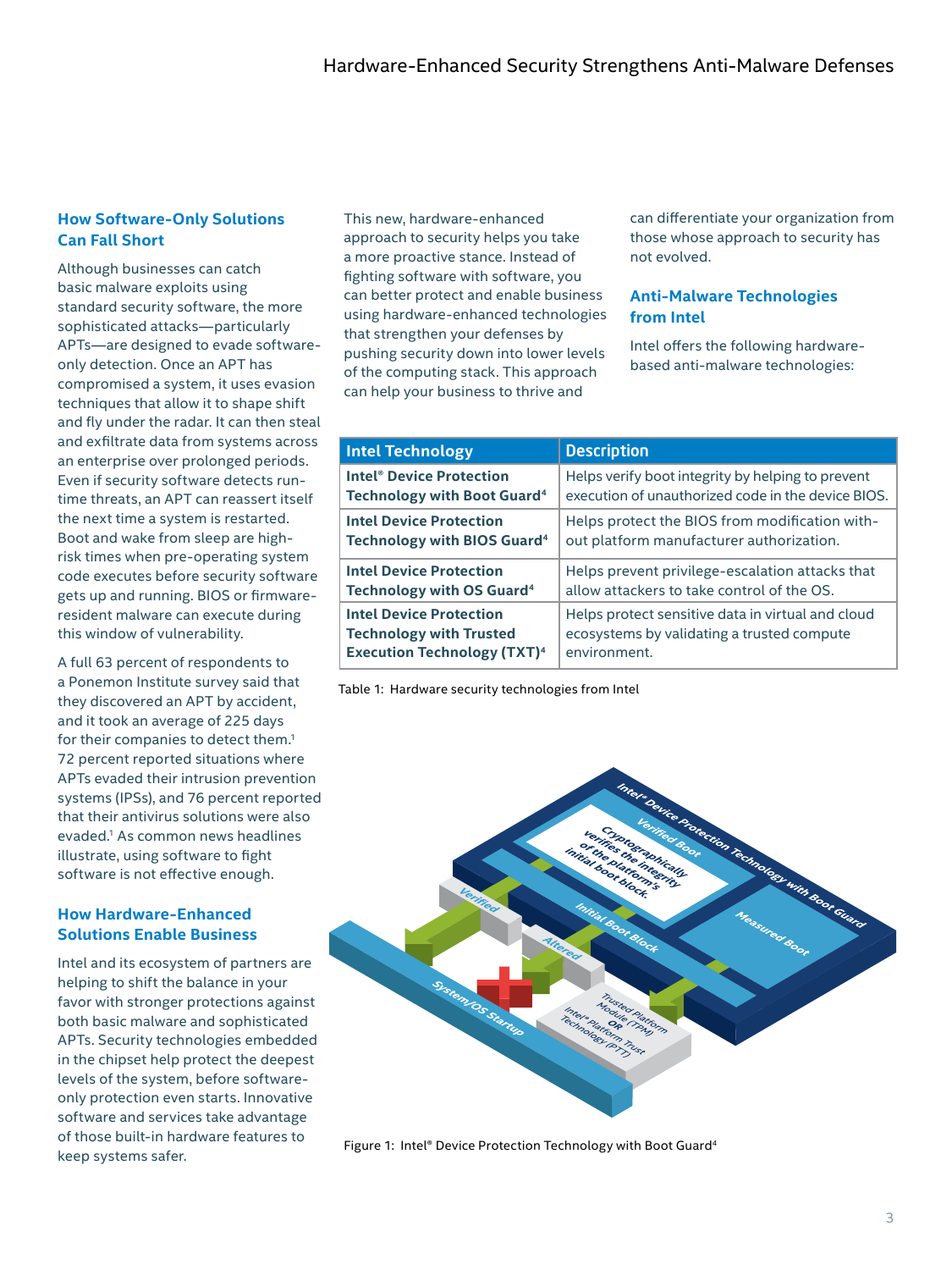<span id="page-3-0"></span>

## **Guard PCs before Start Up or Wake Up**

A PC is perhaps most vulnerable as it begins to boot or wake from sleep. In these states, code is executing but software-only anti-malware protections are not yet operating. Software-only solutions are not enough to defend against attacks that target devices in these states. Intel® Device Protection Technology with Boot Guard helps verify that only authorized firmware and an authorized operating system are running on a device.4 Because it helps block malware from repurposing the platform to run unauthorized software, it can help to spare your organization the enormous costs of an APT incident.

#### **Protect the BIOS**

You have seen the headlines about targeted attacks on point of sales (POS) terminals, interactive vending machines, and ATMs. To avoid detection, attackers are now digging deeper into the platforms of such devices, all the way down to the BIOS, which is contained in a privileged space that is invisible to antivirus software. In addition, once malware infects a BIOS, it doesn't go away, even after a cold boot. Intel Device Protection Technology with BIOS Guard helps to defend the BIOS by blocking softwareonly attempts to update it without the platform manufacturer's authorization.4 For retailers and enterprises seeking to protect proprietary data, security begins with the BIOS.

Figure 2: Intel® Device Protection Technology with OS Guard<sup>4</sup>

#### **Prevent Privilege Escalation**

Privilege escalation allows attackers to gain complete control of a computer's operating system. To better protect operating systems from this type of attack, your IT department can take advantage of two hardware-enhanced security technologies from Intel:

- Intel Device Protection Technology with OS Guard
- Intel Device Protection Technology with Enhanced OS Guard

Intel Device Protection Technology with OS Guard can help protect your enterprise against privilege escalation attacks.4 These types of attacks occur in two steps: first, they compromise an application running in user mode, or trick an employee into installing malware. Second, they use a system call to exploit a vulnerability in the operating system while the processor remains in supervisor mode, giving the malware full control of the system. Intel Device Protection Technology with OS Guard helps block these memory access attempts from supervisor mode to user mode.<sup>4</sup>

Intel Device Protection Technology with Enhanced OS Guard helps to prevent access to an operating system and applications from a device's System Management Mode (SMM) software.4 This hardware-enhanced security can help protect your enterprise by clearly isolating any SMM code from inadvertently accessing the operating system and applications on the device.

## **Enhance Windows\* Protections at Startup**

Intel® hardware-enhanced security works with newer security features in Windows 8.1\* to help provide a trusted environment at startup. Windows 8.1 Trusted Boot uses the Unified Extensible Firmware Interface (UEFI) root of trust to help verify that the rest of the boot components are secure and have integrity. At the same time, Windows 8.1 Measured Boot takes measurements of each component—from firmware up through the boot start drivers and even anti-malware drivers—and locks away the measurements in a trusted platform module (TPM), such as Intel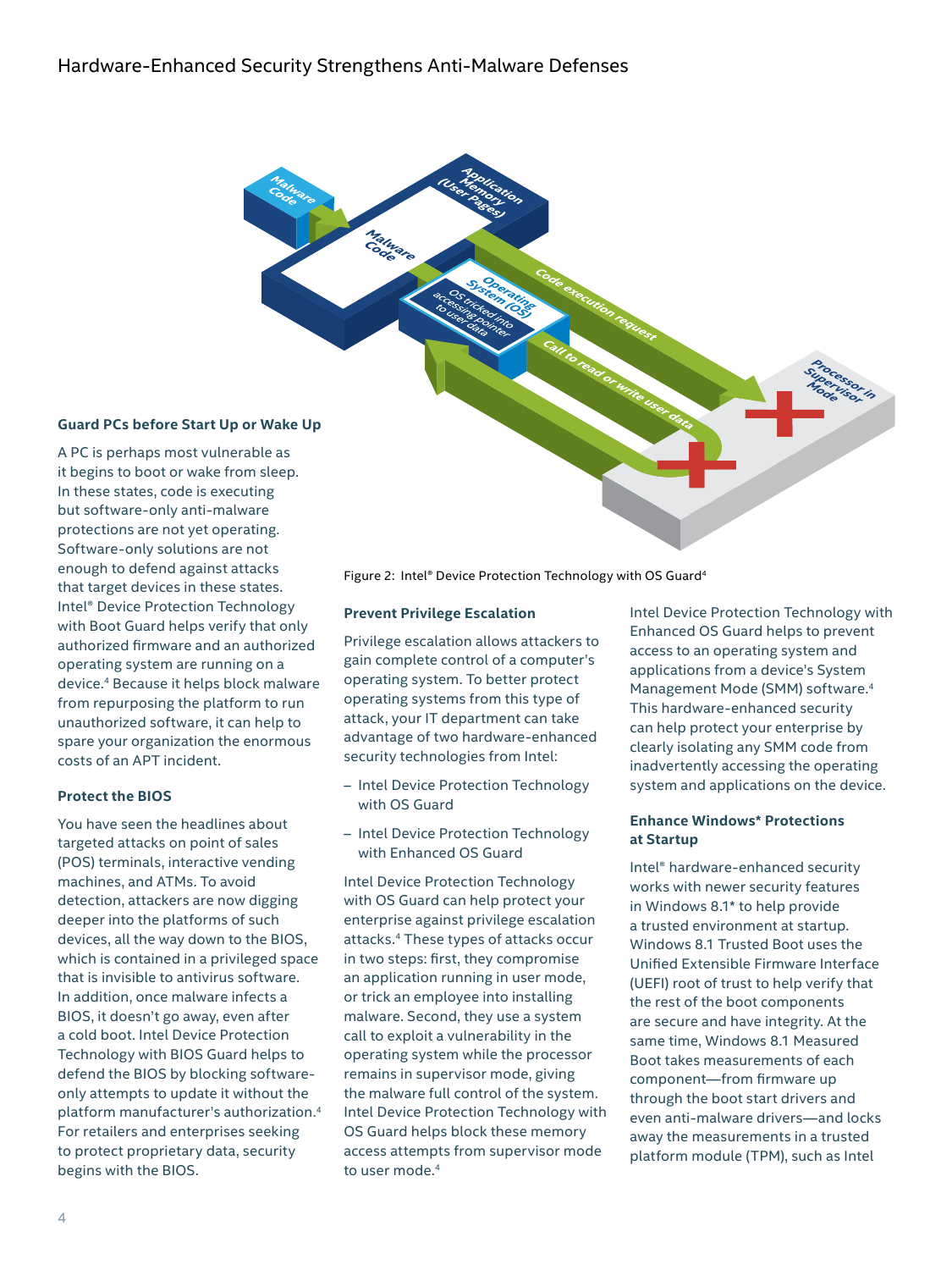<span id="page-4-0"></span>Device Protection Technology with Platform Trust. Intel Device Protection Technology with Platform Trust offers a more secure, firmware-based TPM solution built to rigid standards established by the Trusted Computing Group, an industry consortium led by Intel, Microsoft, and others. The measurements collected by Measured Boot can be accessed from Intel Device Protection Technology with Platform Trust by third-party security software in order to compare the current state of the system against the knowngood state established by UEFI Secure Boot.4 By establishing and verifying a trusted state, you can better assess the integrity of the system and help identify and block malware before it takes root.

Each time the device is started, these combined technologies help ensure that the deepest levels of the system are not tampered with, allowing you to detect and block malware before it can infiltrate and steal your confidential assets.

## **Defend a Broader Surface Area**

As more enterprises store data in the cloud, cybercriminals have exponentially more surface area to attack. IT can combat their efforts using trusted compute pools built on Intel® Platform Protection Technology with Trusted Execution Technology (TXT).4

Threats to your organization's data centers with physical, virtual, and cloud environments might already be keeping you up at night. Your IT department needs to protect personal, financial, or other sensitive data on behalf of your employees and customers, but in virtual and cloud ecosystems this can be hard to accomplish without new tools and techniques.

By establishing trusted compute pools, IT can better protect critical workloads. Trusted compute pools are built on a foundation provided by TXT, which creates a measured launch environment (MLE) to help verify the integrity of firmware, BIOS, and operating system or hypervisor code on servers powered by Intel® Xeon® processors. By using attestation capabilities, along with virtualization and security policies, IT can detect which platforms in your virtual pool have passed or failed integrity verification by TXT. IT can



# **Hardware-Enhanced Anti-Malware Solutions from McAfee**

In addition to the deeper protections they provide, Intel hardware technologies build a foundation for layering stronger software protections above. McAfee offers a comprehensive collection of technologies that are designed to complement or integrate with Intel technologies to better protect your enterprise from advanced threats.

Together, the combined solutions cut across multiple Intel security pillars to provide a more holistic approach to security. For example, integrated McAfee solutions can help you combat malware by enabling you to better find (quickly and accurately identify) and freeze (block and quarantine) threats. Additional technologies give you the tools you need to better fix (rapidly remediate) threats before they establish a foothold in your organization. Because no single solution is enough to fend off increasingly sophisticated attacks, only a holistic approach can help ensure a healthy computing environment.

## **Coordinate a Real-Time Response to Threats**

Traditional software-only solutions rely on signatures or sandboxing, which do not effectively block APTs. McAfee offers a more comprehensive, layered approach to protecting your network, data center, servers, and clients. Beginning at the edge of your network, in-line network security products like McAfee® Network Security Platform and McAfee® Web Gateway examine incoming traffic at your network perimeter for threats.



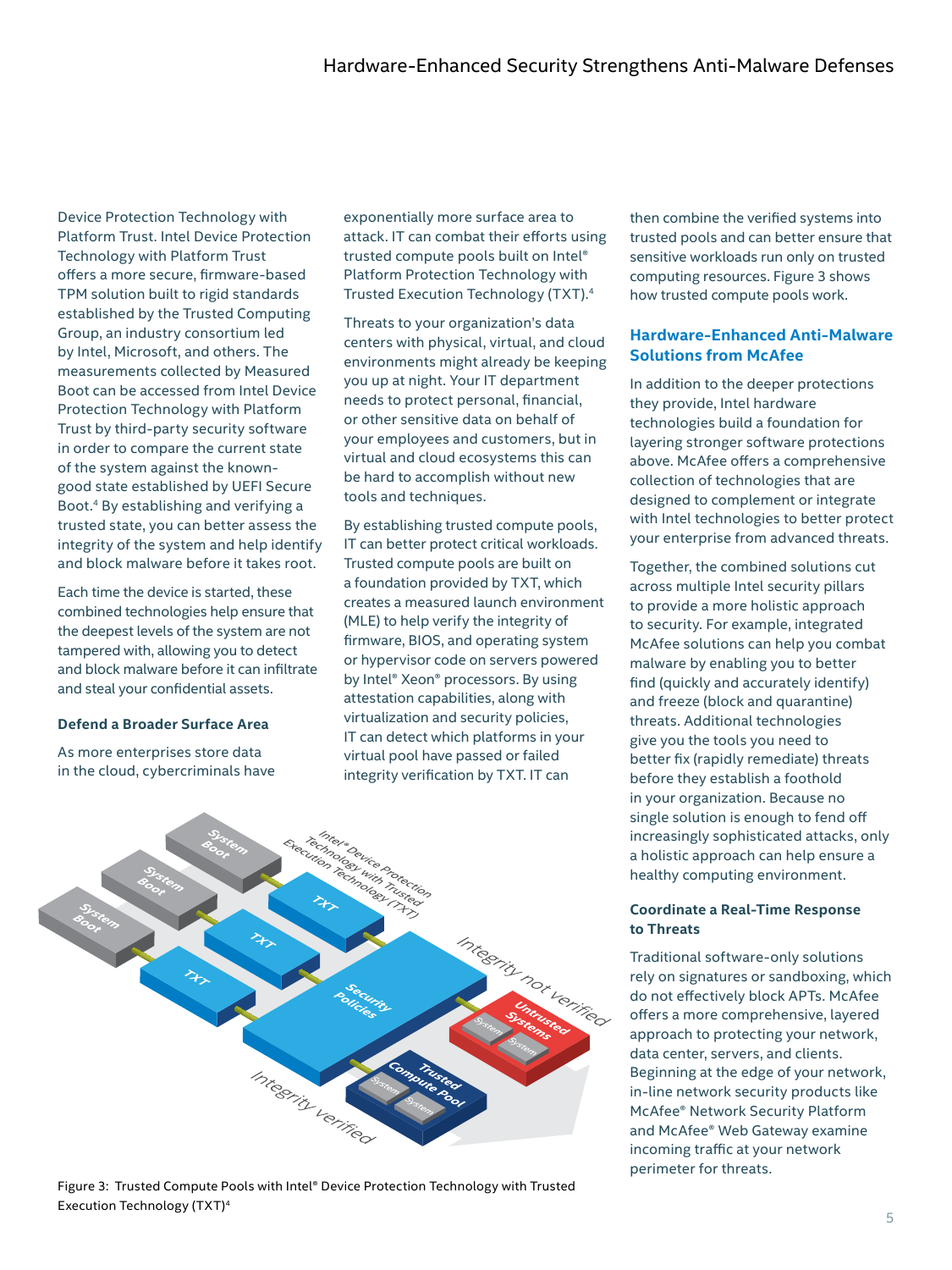<span id="page-5-0"></span>

Figure 4: McAfee® Deep Defender gains a new vantage point on threats by using McAfee DeepSAFE™ technology, which resides between the CPU and the operating system

If these solutions are unable to determine if a particular file is malicious, they pass the file on to McAfee® Advanced Threat Defense—a centrally located appliance that can handle incoming files for threat analysis from multiple sources on your network. McAfee Advanced Threat Defense uses signatures, threat reputation, and emulation engines to more accurately detect a broad spectrum of advanced threats in real time.

If a threat is discovered, integration with McAfee® Host Intrusion Prevention for Server, and other sensors and gateways, helps freeze the threat by blocking future penetration attempts and quarantining the infected endpoint. Finally, Real Time for McAfee® ePolicy Orchestrator® (McAfee ePO™) examines all systems for other instances of the detected malware so you can initiate remediation.

## **Block Malware below the Operating System**

McAfee also offers several software solutions that take advantage of Intel hardware technologies to help collectively identify and block threats before they can cause widespread damage. McAfee® Deep Defender uses Intel® Virtualization Technology (Intel® VT-x) to go beyond the operating system to help detect, block, and remediate advanced, hidden attacks in real time. McAfee Deep Defender is enabled by McAfee DeepSAFE™ technology, a solution jointly developed by McAfee and Intel. McAfee Deep Defender runs below the operating system, enabling stronger hardware-enhanced protection for systems.

#### **Securely Manage Remote Endpoints**

With McAfee ePO Deep Command, administrators can more securely access remote PCs—even if they are powered off or disabled—to deliver beyond-theoperating-system security management. The solution lets you control endpoints to execute security updates, deploy software and policies, or remediate system problems more securely from across the office, continent, or globe.

McAfee ePO Deep Command uses Intel® Active Management Technology (Intel® AMT), found in systems powered by Intel® Core™ vPro™ processors, to access endpoints without relying on the operating system.5 McAfee ePO Deep Command lets you set up automatic provisioning, reporting, and configuration of endpoints. You can even schedule policies to power on groups of remote systems, execute security tasks, and then return the endpoints to their previous power states.

No matter how strong and effective your defenses are, at some point you might need to move beyond the find and freeze approach to antimalware defense and cross into remediation solutions. This holistic approach to security helps keep your ecosystem healthy even when a threat infiltrates your borders. Advanced McAfee technologies let you remotely remediate infected endpoints to reduce downtime and prevent more widespread damage. With the McAfee® KVM Viewer, you can use Intel AMT to help securely control a remote PC's keyboard, video, and mouse to remediate the device even if it is inoperative or powered off. With McAfee ePO Deep Command communicating directly with the hardware, you can control the remote PC through power cycles and operating system reboots without breaking the connection.

By providing centralized, more secure remediation and management of endpoints, McAfee ePO Deep Command helps you reduce support, remediation, and maintenance costs, strengthen your security posture, and maintain efficiency and productivity for your users.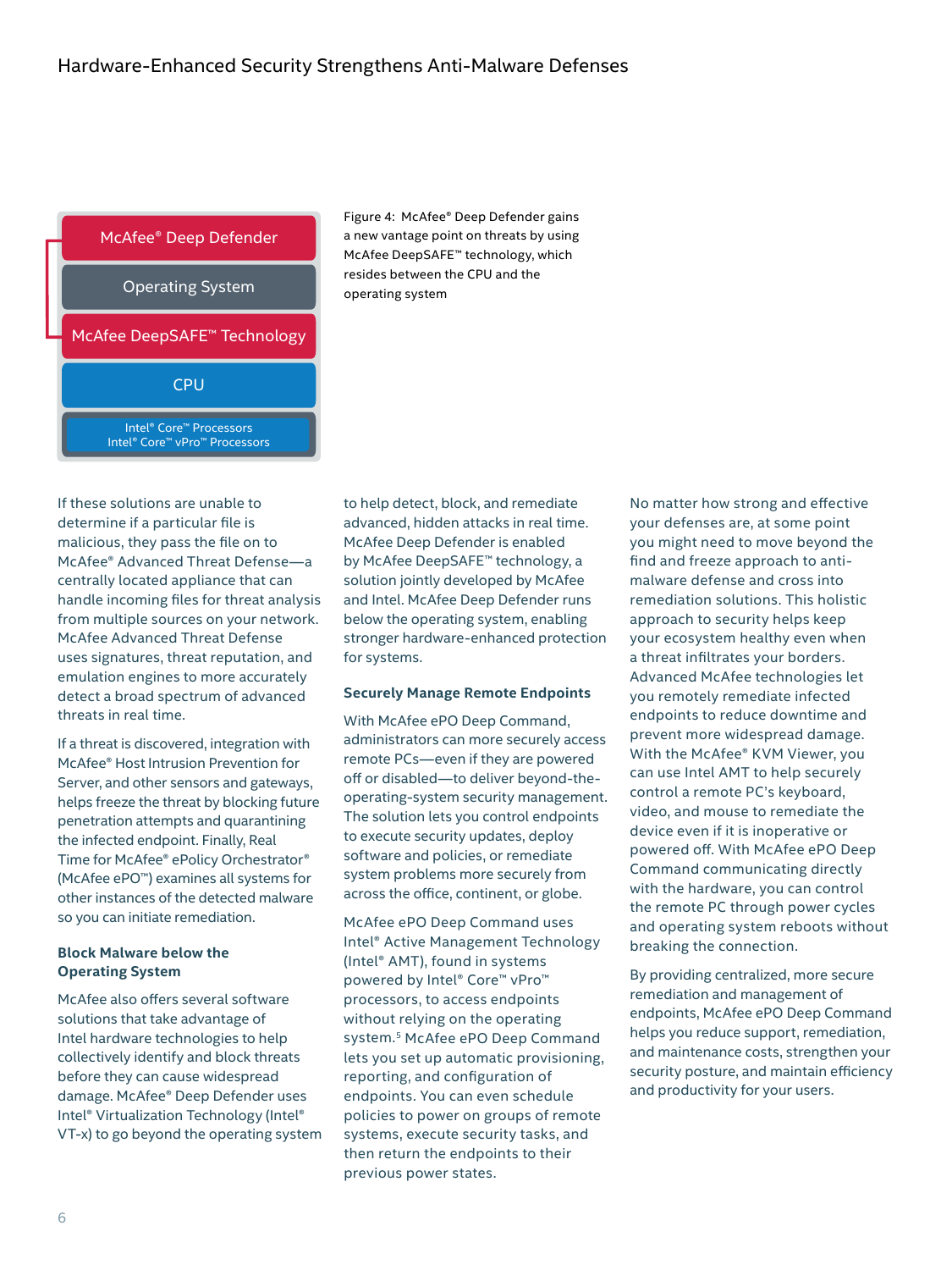<span id="page-6-0"></span>

| <b>Intel Technology</b>                                                                                     | <b>Description</b>                                                                                                                                                                                                                                                          |  |
|-------------------------------------------------------------------------------------------------------------|-----------------------------------------------------------------------------------------------------------------------------------------------------------------------------------------------------------------------------------------------------------------------------|--|
| Find, freeze, and fix advanced threats                                                                      |                                                                                                                                                                                                                                                                             |  |
| <b>McAfee<sup>®</sup> Network Security</b><br><b>Platform</b>                                               | Moves beyond mere pattern matching to<br>help find threats to your network with<br>extreme accuracy.                                                                                                                                                                        |  |
| McAfee® Web Gateway                                                                                         | Analyzes the nature and intent of all content and<br>code entering the network from requested web<br>pages, helping to immediately find malware and<br>other hidden threats.                                                                                                |  |
| McAfee <sup>®</sup> Host Intrusion<br><b>Prevention for Server</b>                                          | Helps freeze malware using a firewall and an<br>intrusion protection system (IPS).                                                                                                                                                                                          |  |
| McAfee <sup>®</sup> Advanced<br><b>Threat Defense</b>                                                       | Helps freeze stealth attacks by initiating an<br>immediate and comprehensive response<br>whenever a threat is identified, quarantining the<br>infected hosts or applications to help prevent<br>further infection.                                                          |  |
| <b>Real Time McAfee® ePolicy</b><br>Orchestrator® (McAfee ePO™)                                             | Helps IT to identify and remediate under-<br>protected and noncompliant endpoints.                                                                                                                                                                                          |  |
| Go below the operating system to protect against rootkits                                                   |                                                                                                                                                                                                                                                                             |  |
| <b>McAfee<sup>®</sup> Deep Defender</b>                                                                     | Built on McAfee DeepSAFE™ technology, it goes<br>below the operating system to help detect<br>rootkits and other threats that propagate code<br>or attack specific areas.                                                                                                   |  |
| McAfee DeepSAFE™<br>technology and Intel®<br><b>Virtualization Technology</b><br>(Intel® VT-x) <sup>6</sup> | Jointly developed by Intel and McAfee, it helps<br>protect virtual machines (VMs) by isolating<br>their execution environments and monitoring<br>memory, so malware existing in or attempting<br>to invade one VM environment cannot affect<br>another VM on the same host. |  |
| <b>Securely access remote endpoints</b>                                                                     |                                                                                                                                                                                                                                                                             |  |
| <b>McAfee ePO Deep Command</b>                                                                              | Enables remote security management access<br>to PCs, even if they are unresponsive or unable<br>to boot. Helps reduce security operations costs<br>while enhancing security posture.                                                                                        |  |

Table 2: Software security technology from McAfee

Security practitioners exist "to enable business—to help deliver IT capabilities that provide competitive differentiation."<sup>7</sup>

*- Malcolm Harkins, Intel Chief Security and Privacy Officer*

# **Differentiating Your Business from the Competition**

APTs and other malware threats will continue to proliferate because software and the people who use it will always be vulnerable. With more and more APT incidents making the news, enterprises must prove to current and prospective customers that they are taking the right steps to better secure identities and data. The software-only approach simply isn't effective against newer, more sophisticated attacks.

Intel and its partners offer you a game-changing approach that couples hardware-enhaced security technologies with innovative antimalware software and services. Now, you can better protect devices, platforms, and servers from the moment they start. You can also help defend an ever growing surface area, from the cloud down to the device in an employee's pocket. By taking this new approach to security, you no longer react to threats, but help prevent them—and ultimately help to ensure the future success of your business.

Visit www.intel.com/enterprisesecurity/ to learn more.